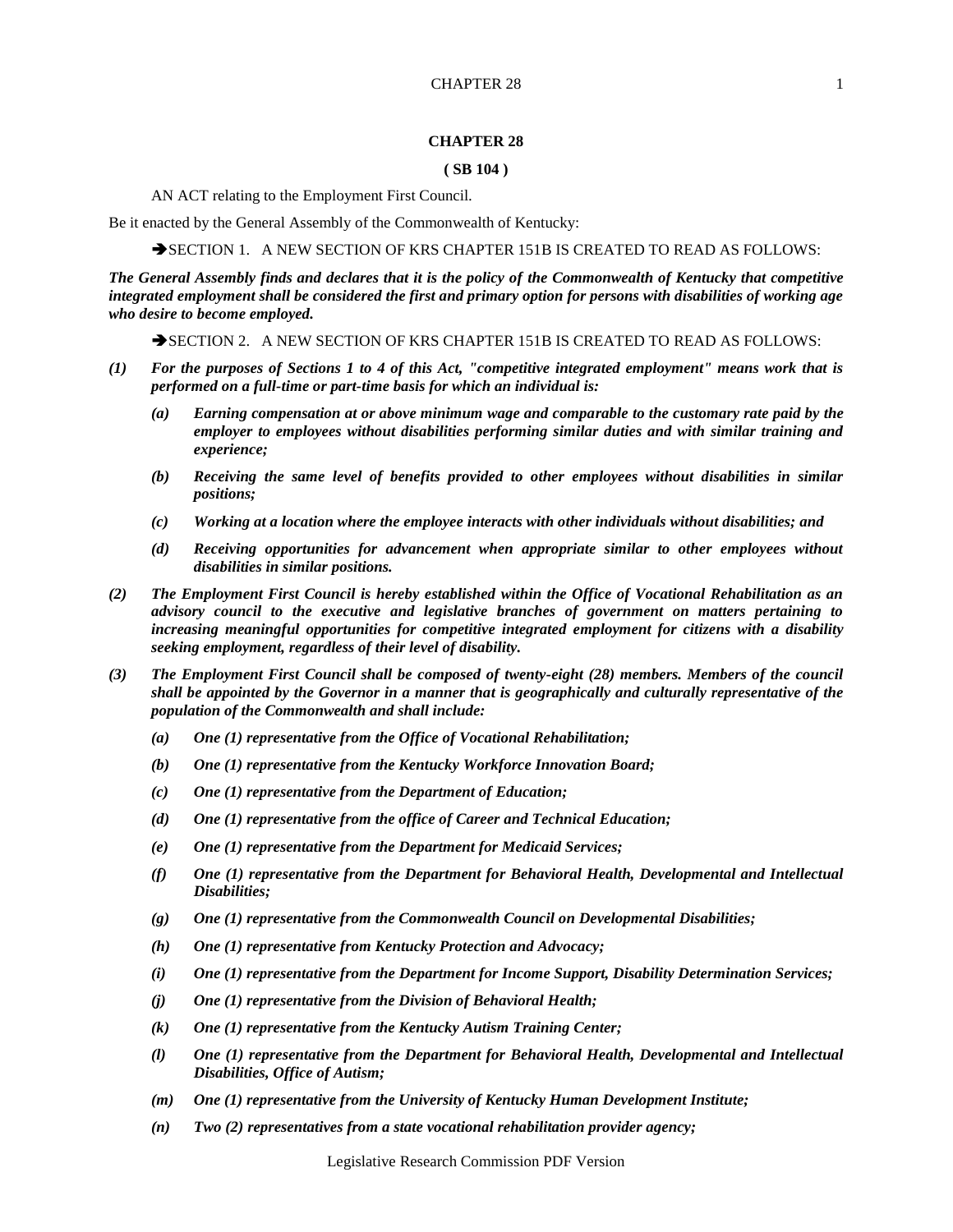- *(o) One (1) representative from Statewide Council for Vocational Rehabilitation;*
- *(p) One (1) representative from the Kentucky Chamber of Commerce;*
- *(q) One (1) representative from the Council of State Governments;*
- *(r) Four (4) representatives each having at least one (1) of the following qualifications:*
	- *1. A physical or mental impairment that substantially limits one (1) or more major life activity;*
	- *2. A history or record of such an impairment; or*
	- *3. A person who is perceived by others as having such an impairment;*
- *(s) Two (2) representatives who have an immediate family member with a disability; and*
- *(t) Four (4) representatives of business, industry, and labor.*
- *(4) After the initial appointments, members of the Employment First Council shall serve terms of three (3) years. Members shall be eligible to succeed themselves and shall serve until their successor is appointed.*
- *(5) Members of the Employment First Council shall not be paid for their service as council members, and shall not be reimbursed for any expenses involved in attending council meetings.*
- *(6) The Employment First Council shall elect a chair, a vice chair, and a legislative liaison from its council members who shall serve in those capacities until replaced. The legislative liaison shall communicate with the legislative and executive branch about the council's progress and ensure that the work of the council is separate and distinct from the work of the Statewide Council for Vocational Rehabilitation.*
- *(7) A majority of council members shall constitute a quorum for the purposes of conducting business. The council shall be subject to the provisions of the Kentucky Open Records Act, as set forth in KRS 61.870 to 61.884.*
- *(8) The Employment First Council shall meet quarterly, upon the call of the chair, or at the request of the secretary of the Education and Workforce Development Cabinet. The council shall receive assistance in carrying out its administrative functions from the Department of Workforce Development and shall be attached to the Education and Workforce Development Cabinet for administrative purposes.*

SECTION 3. A NEW SECTION OF KRS CHAPTER 151B IS CREATED TO READ AS FOLLOWS:

*The Employment First Council shall:*

- *(1) Identify state policies that create disincentives for the employment of people with disabilities and develop recommendations to address and eliminate those disincentives;*
- *(2) Develop training and resources for families, self-advocates, public and private providers, and employers on the benefits of competitive integrated employment of workers with a disability;*
- *(3) Recommend the development and implementation of policies and effective practices for providers of supported employment services that increase employment opportunities for workers with a disability;*
- *(4) Utilize appropriate metrics to assess progress of efforts to increase the competitive integrated employment of workers with a disability; and*
- *(5) Submit an annual report by December 1 to the Legislative Research Commission, the secretary of the Education and Workforce Development Cabinet, and the Governor summarizing its findings and recommendations.*

SECTION 4. A NEW SECTION OF KRS CHAPTER 151B IS CREATED TO READ AS FOLLOWS:

*Nothing in Sections 1 to 4 of this Act shall be construed to require any employer to give preference to hiring persons with disabilities nor shall anything be construed to mandate that those program participants having no desire to become employed be forced to do so.*

Section 5. KRS 12.020 is amended to read as follows:

Departments, program cabinets and their departments, and the respective major administrative bodies that they include are enumerated in this section. It is not intended that this enumeration of administrative bodies be allinclusive. Every authority, board, bureau, interstate compact, commission, committee, conference, council, office, or any other form of organization shall be included in or attached to the department or program cabinet in which they are included or to which they are attached by statute or statutorily authorized executive order; except in the case of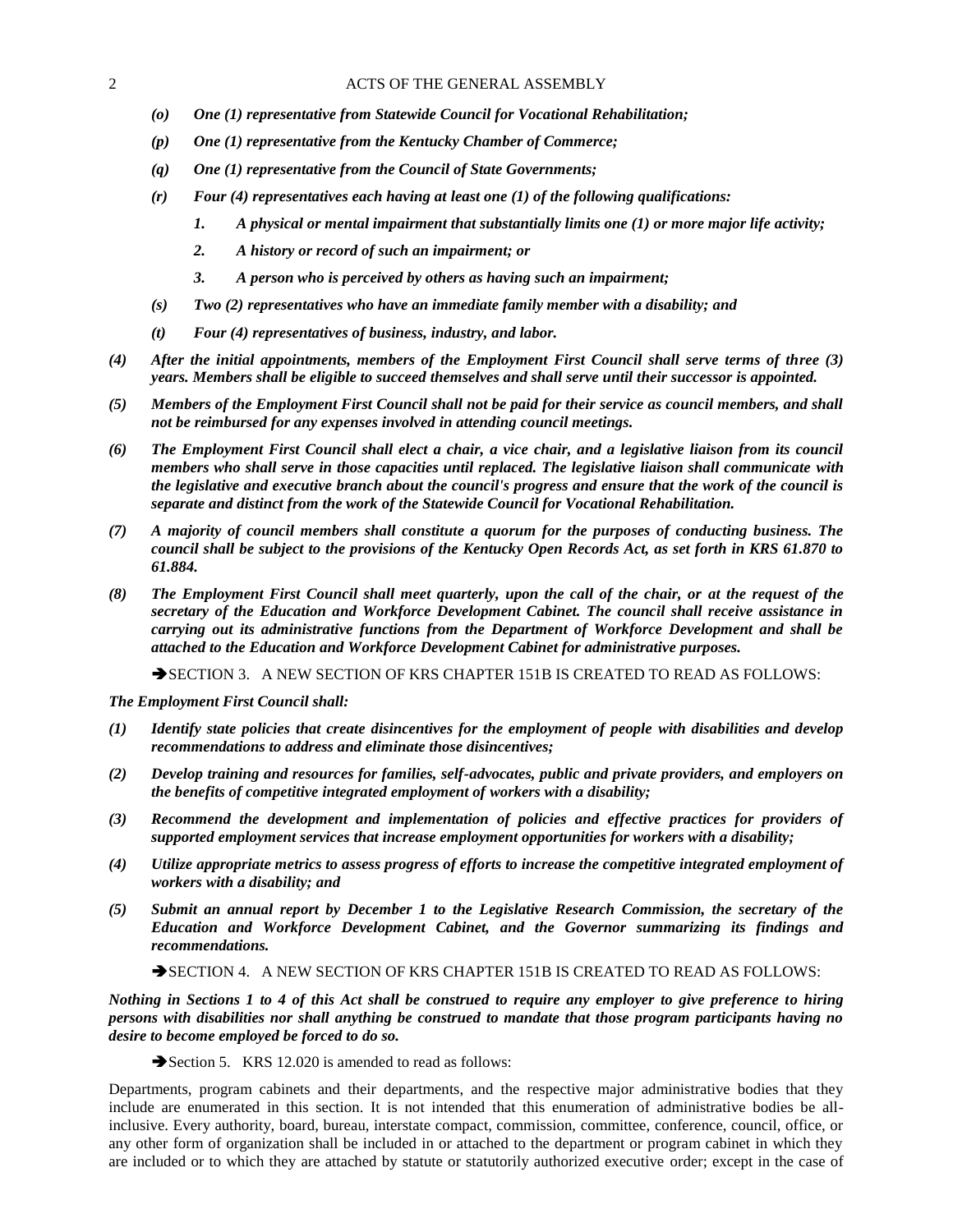the Personnel Board and where the attached department or administrative body is headed by a constitutionally elected officer, the attachment shall be solely for the purpose of dissemination of information and coordination of activities and shall not include any authority over the functions, personnel, funds, equipment, facilities, or records of the department or administrative body.

- I. Cabinet for General Government Departments headed by elected officers:
	- (1) The Governor.
	- (2) Lieutenant Governor.
	- (3) Department of State.
		- (a) Secretary of State.
		- (b) Board of Elections.
		- (c) Registry of Election Finance.
	- (4) Department of Law.
		- (a) Attorney General.
	- (5) Department of the Treasury.
		- (a) Treasurer.
	- (6) Department of Agriculture.
		- (a) Commissioner of Agriculture.
		- (b) Agricultural Development Board.
		- (c) Kentucky Agricultural Finance Corporation.
	- (7) Auditor of Public Accounts.
- II. Program cabinets headed by appointed officers:
	- (1) Justice and Public Safety Cabinet:
		- (a) Department of Kentucky State Police.
			- 1. Office of Administrative Services.
				- a. Division of Operational Support.
				- b. Division of Management Services.
			- 2. Office of Operations.
				- a. Division of West Troops.
				- b. Division of East Troops.
				- c. Division of Special Enforcement.
				- d. Division of Commercial Vehicle Enforcement.
			- 3. Office of Technical Services.
				- a. Division of Forensic Sciences.
				- b. Division of Information Technology.
		- (b) Department of Criminal Justice Training.
		- (c) Department of Corrections.
		- (d) Department of Juvenile Justice.
		- (e) Office of the Secretary.
		- (f) Office of Drug Control Policy.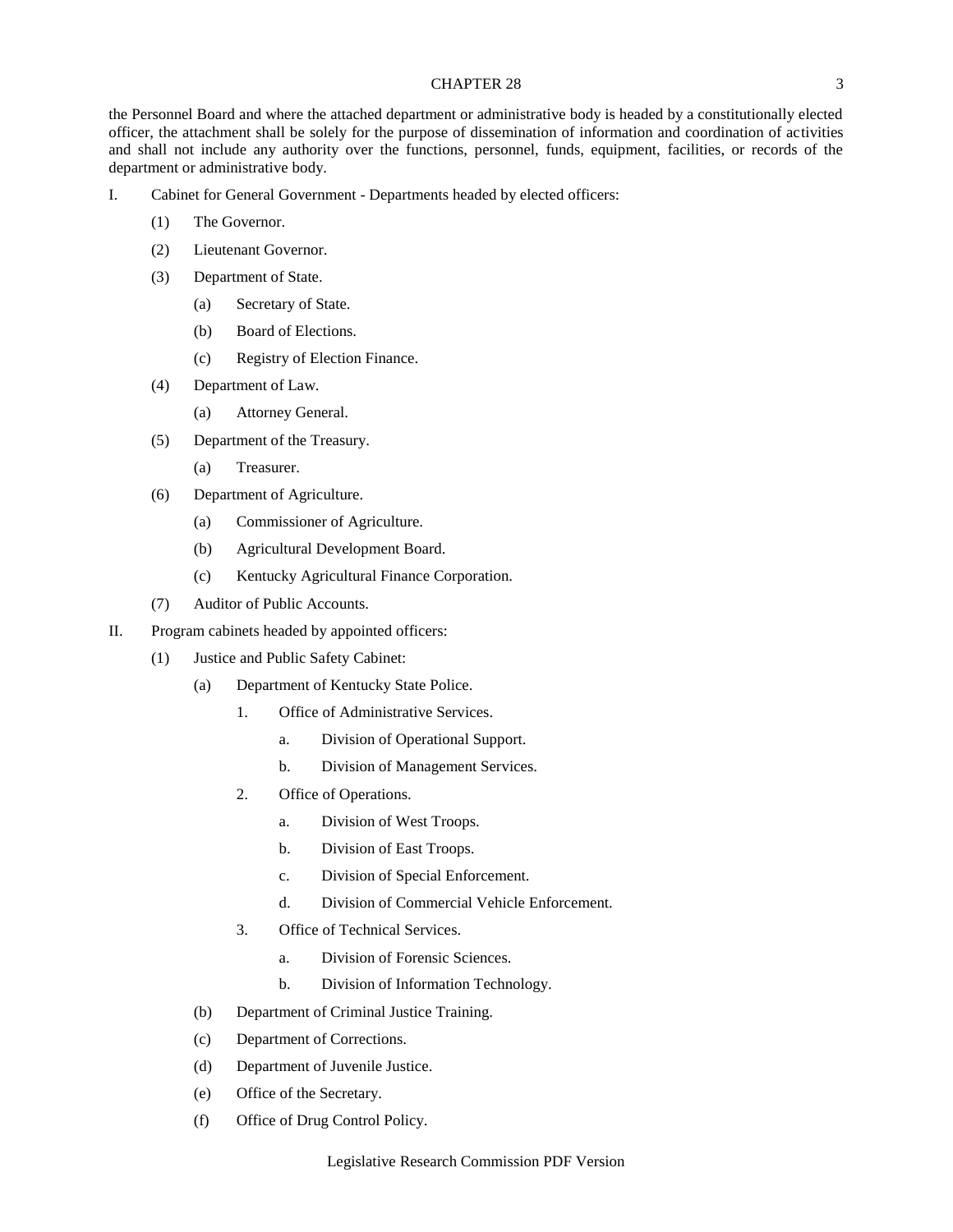- (g) Office of Legal Services.
- (h) Office of the Kentucky State Medical Examiner.
- (i) Parole Board.
- (j) Kentucky State Corrections Commission.
- (k) Office of Legislative and Intergovernmental Services.
- (l) Office of Human Resource Management.
	- 1. Division of Human Resource Administration.
	- 2. Division of Employee Management.
- (m) Department of Public Advocacy.
- (n) Office of Communications.
	- 1. Information Technology Services Division.
- (o) Office of Financial Management Services.
	- 1. Division of Financial Management.
- (p) Grants Management Division.
- (2) Education and Workforce Development Cabinet:
	- (a) Office of the Secretary.
		- 1. Governor's Scholars Program.
		- 2. Governor's School for Entrepreneurs Program.
		- 3. Office of the Kentucky Workforce Innovation Board.
		- 4. Foundation for Adult Education.
		- 5. Early Childhood Advisory Council.
	- (b) Office of Legal and Legislative Services.
		- 1. Client Assistance Program.
	- (c) Office of Communication.
	- (d) Office of Administrative Services.
		- 1. Division of Human Resources.
		- 2. Division of Operations and Support Services.
		- 3. Division of Fiscal Management.
	- (e) Office of Technology Services.
	- (f) Office of Educational Programs.
	- (g) Office of the Kentucky Center for Statistics.
	- (h) Board of the Kentucky Center for Statistics.
	- (i) Board of Directors for the Center for School Safety.
	- (j) Department of Education.
		- 1. Kentucky Board of Education.
		- 2. Kentucky Technical Education Personnel Board.
		- 3. Education Professional Standards Board.
	- (k) Department for Libraries and Archives.
	- (l) Department of Workforce Investment.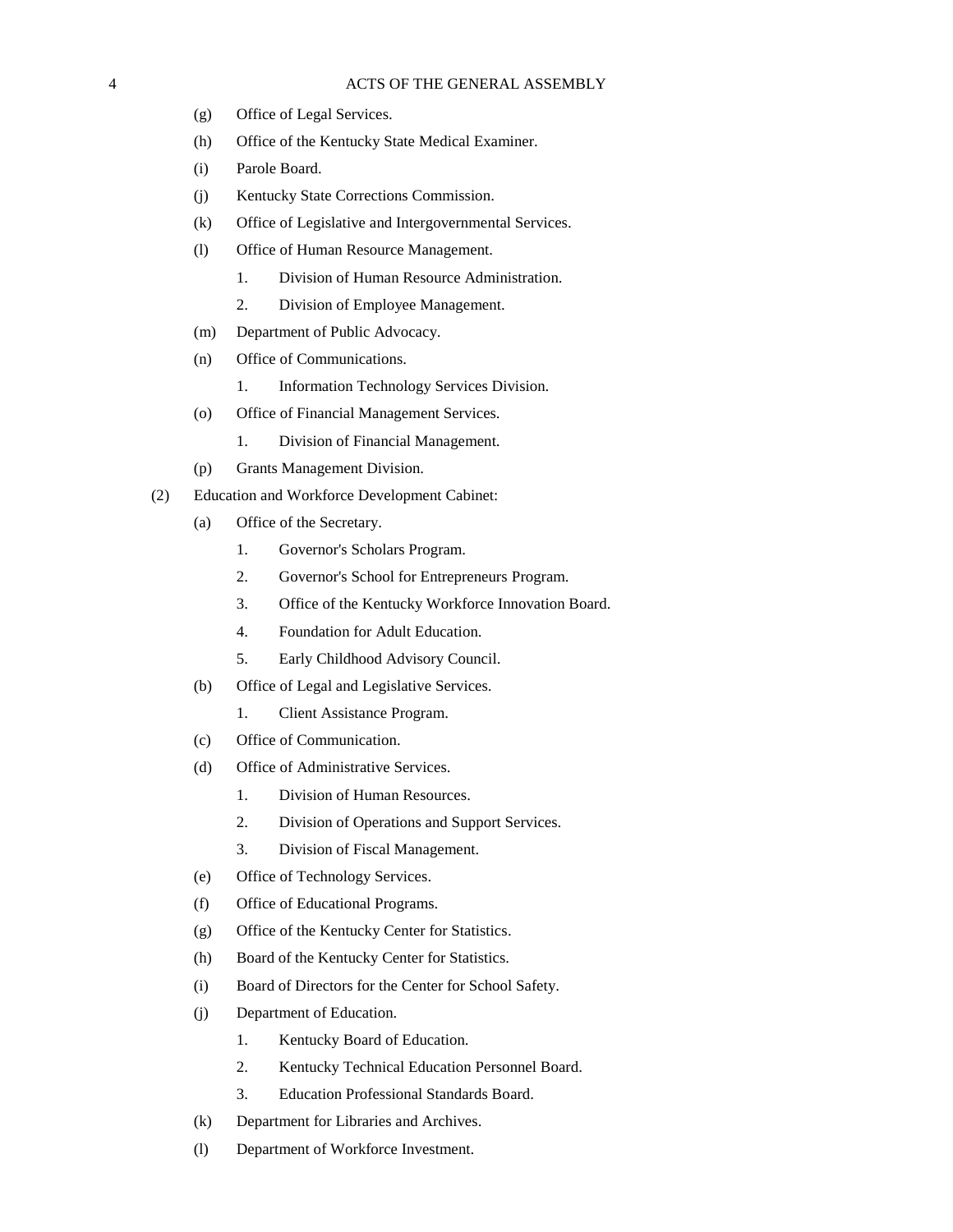- 1. Office of Vocational Rehabilitation.
	- a. Division of Kentucky Business Enterprise.
	- b. Division of the Carl D. Perkins Vocational Training Center.
	- c. Division of Blind Services.
	- d. Division of Field Services.
	- e. Statewide Council for Vocational Rehabilitation.
	- *f. Employment First Council.*
- 2. Office of Unemployment Insurance.
- 3. Office of Employer and Apprenticeship Services.
	- a. Division of Apprenticeship.
- 4. Career Development Office.
- 5. Office of Adult Education.
- 6. Unemployment Insurance Commission.
- 7. Kentucky Apprenticeship Council.
- 8. Division of Technical Assistance.
- (m) Foundation for Workforce Development.
- (n) Kentucky Workforce Investment Board.
- (o) Kentucky Commission on the Deaf and Hard of Hearing.
- (p) Kentucky Educational Television.
- (q) Kentucky Environmental Education Council.
- (3) Energy and Environment Cabinet:
	- (a) Office of the Secretary.
		- 1. Office of Legislative and Intergovernmental Affairs.
		- 2. Office of Legal Services.
			- a. Legal Division I.
			- b. Legal Division II.
		- 3. Office of Administrative Hearings.
		- 4. Office of Communication.
		- 5. Mine Safety Review Commission.
		- 6. Office of Kentucky Nature Preserves.
		- 7. Kentucky Public Service Commission.
	- (b) Department for Environmental Protection.
		- 1. Office of the Commissioner.
		- 2. Division for Air Quality.
		- 3. Division of Water.
		- 4. Division of Environmental Program Support.
		- 5. Division of Waste Management.
		- 6. Division of Enforcement.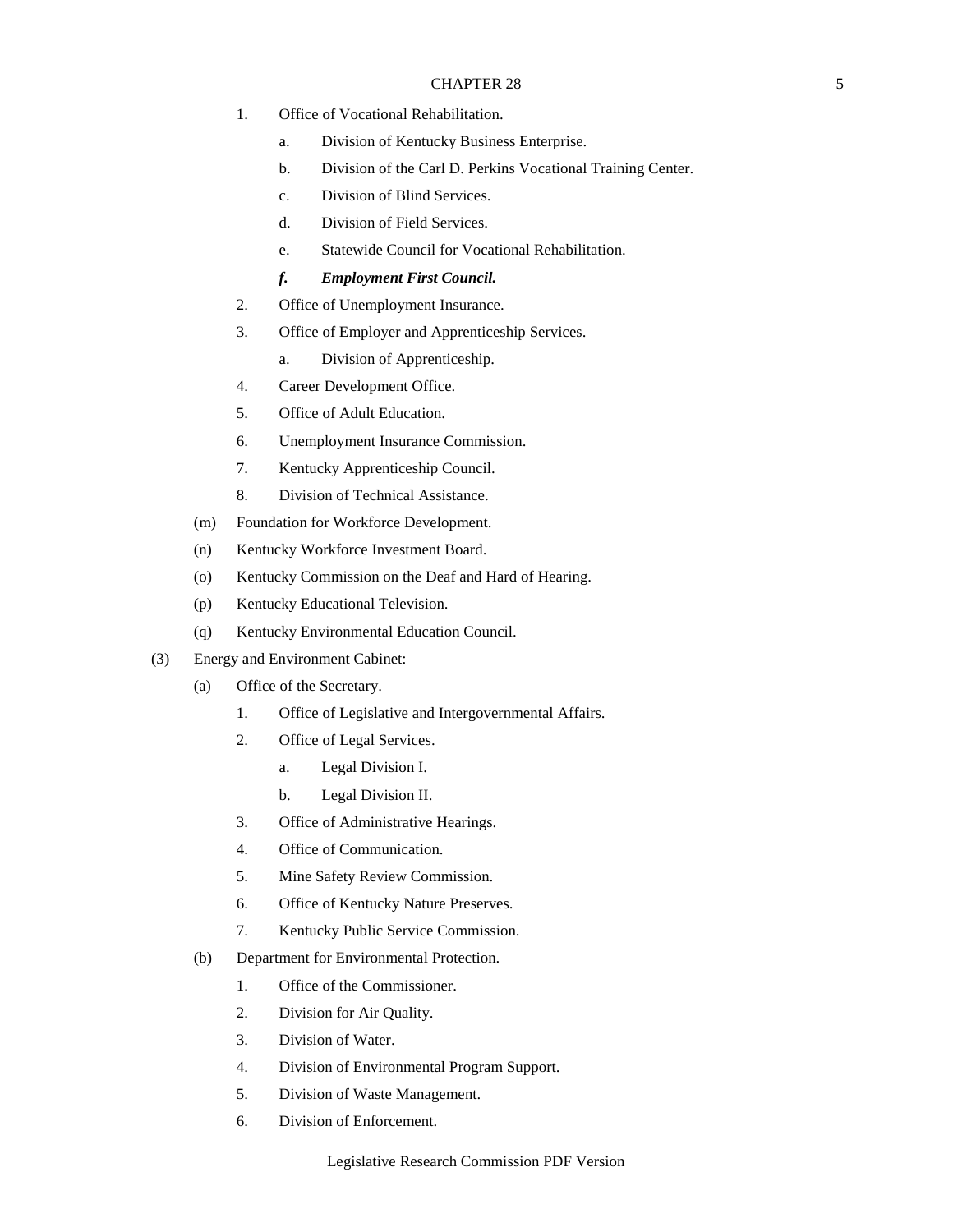- 7. Division of Compliance Assistance.
- (c) Department for Natural Resources.
	- 1. Office of the Commissioner.
	- 2. Division of Mine Permits.
	- 3. Division of Mine Reclamation and Enforcement.
	- 4. Division of Abandoned Mine Lands.
	- 5. Division of Oil and Gas.
	- 6. Division of Mine Safety.
	- 7. Division of Forestry.
	- 8. Division of Conservation.
	- 9. Office of the Reclamation Guaranty Fund.
- (d) Office of Energy Policy.
	- 1. Division of Energy Assistance.
- (e) Office of Administrative Services.
	- 1. Division of Human Resources Management.
	- 2. Division of Financial Management.
	- 3. Division of Information Services.
- (4) Public Protection Cabinet.
	- (a) Office of the Secretary.
		- 1. Office of Communications and Public Outreach.
		- 2. Office of Legal Services.
			- a. Insurance Legal Division.
			- b. Charitable Gaming Legal Division.
			- c. Alcoholic Beverage Control Legal Division.
			- d. Housing, Buildings and Construction Legal Division.
			- e. Financial Institutions Legal Division.
			- f. Professional Licensing Legal Division.
		- 3. Office of Administrative Hearings.
		- 4. Office of Administrative Services.
			- a. Division of Human Resources.
			- b. Division of Fiscal Responsibility.
	- (b) Office of Claims and Appeals.
		- 1. Board of Tax Appeals.
		- 2. Board of Claims.
		- 3. Crime Victims Compensation Board.
	- (c) Kentucky Boxing and Wrestling Commission.
	- (d) Kentucky Horse Racing Commission.
		- 1. Office of Executive Director.
			- a. Division of Pari-mutuel Wagering and Compliance.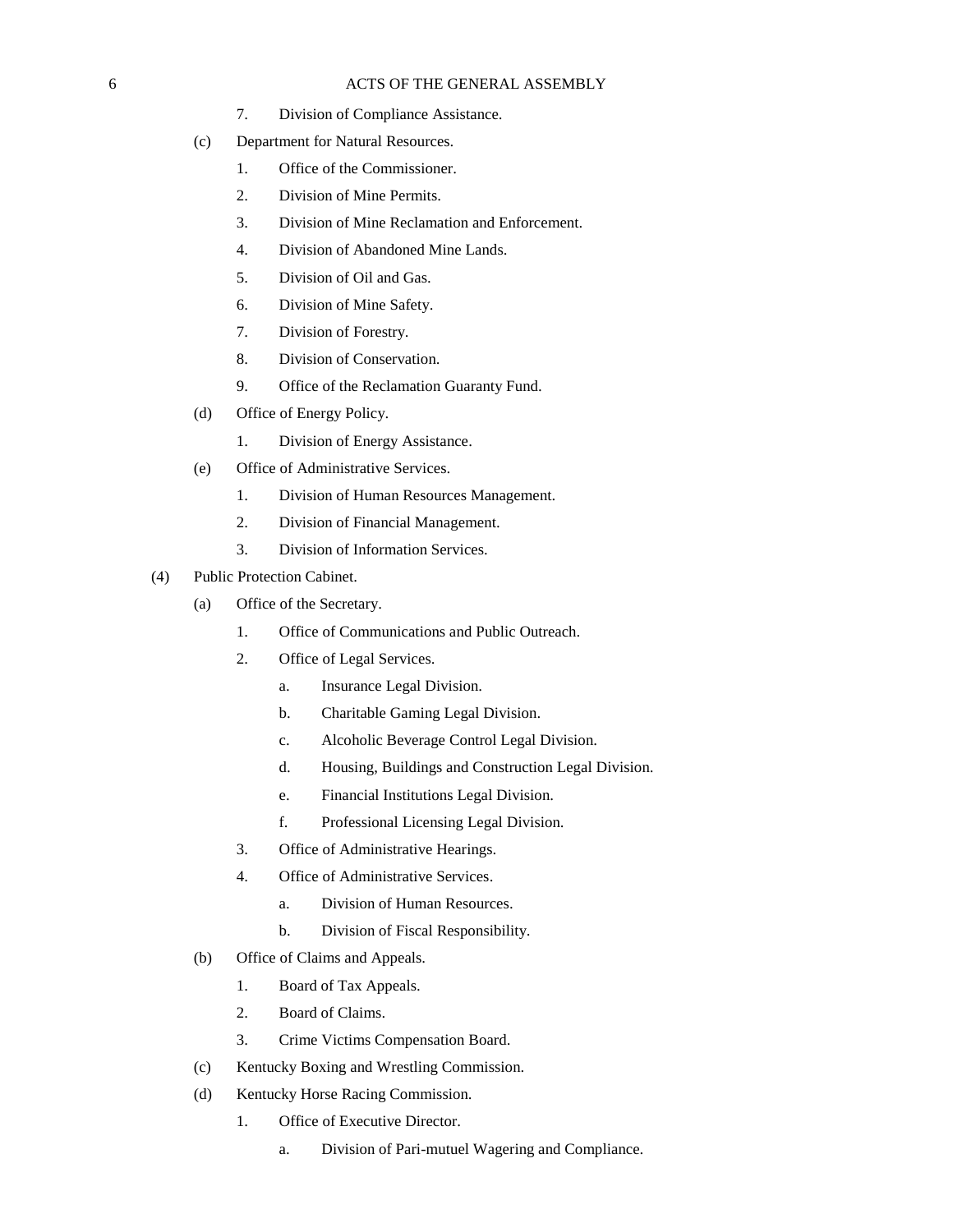- b. Division of Stewards.
- c. Division of Licensing.
- d. Division of Enforcement.
- e. Division of Incentives and Development.
- f. Division of Veterinary Services.
- (e) Department of Alcoholic Beverage Control.
	- 1. Division of Distilled Spirits.
	- 2. Division of Malt Beverages.
	- 3. Division of Enforcement.
- (f) Department of Charitable Gaming.
	- 1. Division of Licensing and Compliance.
	- 2. Division of Enforcement.
- (g) Department of Financial Institutions.
	- 1. Division of Depository Institutions.
	- 2. Division of Non-Depository Institutions.
	- 3. Division of Securities.
- (h) Department of Housing, Buildings and Construction.
	- 1. Division of Fire Prevention.
	- 2. Division of Plumbing.
	- 3. Division of Heating, Ventilation, and Air Conditioning.
	- 4. Division of Building Code Enforcement.
- (i) Department of Insurance.
	- 1. Division of Health and Life Insurance and Managed Care.
	- 2. Division of Property and Casualty Insurance.
	- 3. Division of Administrative Services.
	- 4. Division of Financial Standards and Examination.
	- 5. Division of Licensing.
	- 6. Division of Insurance Fraud Investigation.
	- 7. Division of Consumer Protection.
- (j) Department of Professional Licensing.
	- 1. Real Estate Authority.
- (5) Labor Cabinet.
	- (a) Office of the Secretary.
		- 1. Office of General Counsel.
			- a. Workplace Standards Legal Division.
			- b. Workers' Claims Legal Division.
		- 2. Office of Administrative Services.
			- a. Division of Human Resources Management.

Legislative Research Commission PDF Version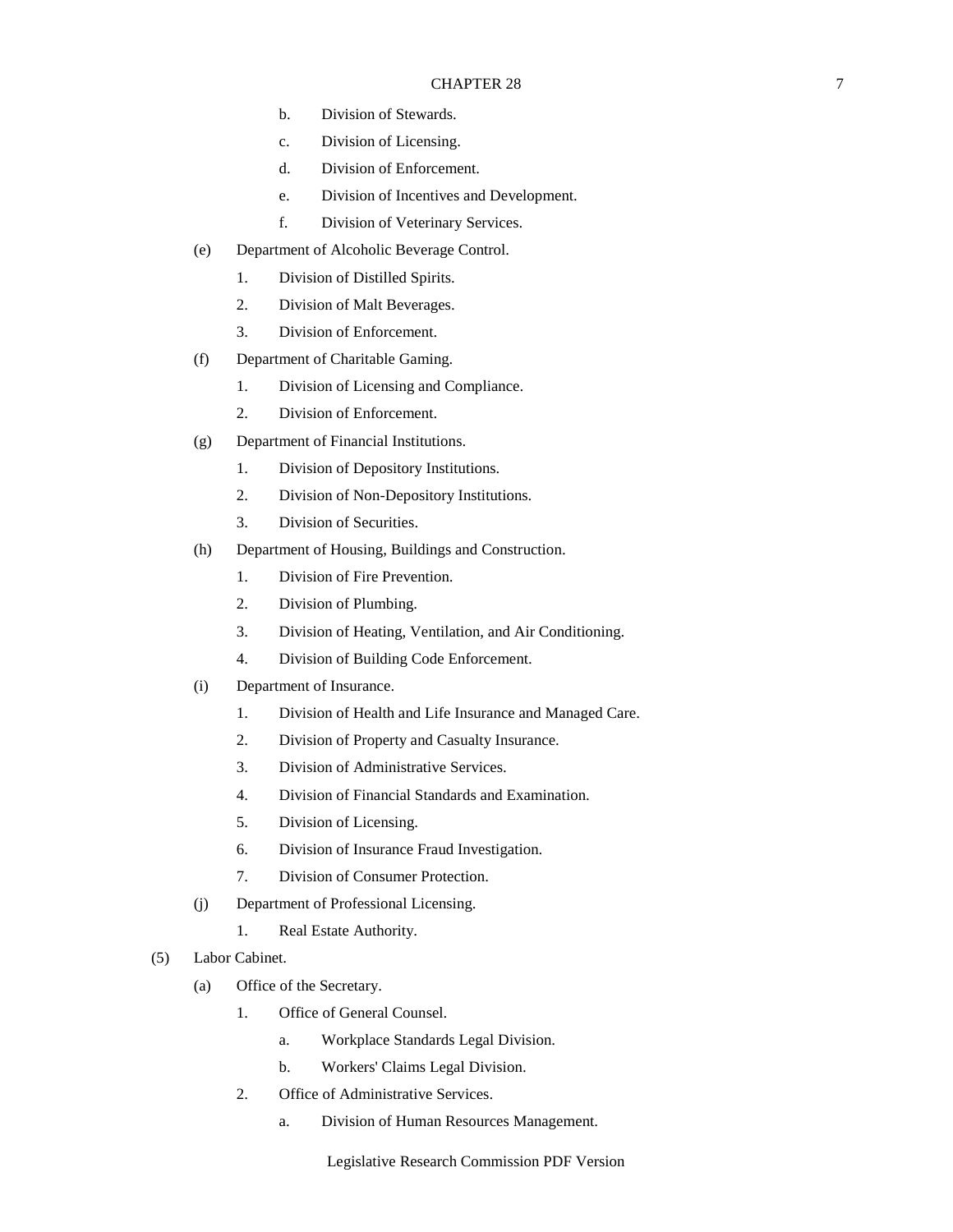- b. Division of Fiscal Management.
- c. Division of Professional Development and Organizational Management.
- d. Division of Information Technology and Support Services.
- 3. Office of Inspector General.
- (b) Department of Workplace Standards.
	- 1. Division of Occupational Safety and Health Compliance.
	- 2. Division of Occupational Safety and Health Education and Training.
	- 3. Division of Wages and Hours.
- (c) Department of Workers' Claims.
	- 1. Division of Workers' Compensation Funds.
	- 2. Office of Administrative Law Judges.
	- 3. Division of Claims Processing.
	- 4. Division of Security and Compliance.
	- 5. Division of Information Services.
	- 6. Division of Specialist and Medical Services.
	- 7. Workers' Compensation Board.
- (d) Workers' Compensation Funding Commission.
- (e) Occupational Safety and Health Standards Board.
- (f) State Labor Relations Board.
- (g) Employers' Mutual Insurance Authority.
- (h) Kentucky Occupational Safety and Health Review Commission.
- (i) Workers' Compensation Nominating Committee.
- (6) Transportation Cabinet:
	- (a) Department of Highways.
		- 1. Office of Project Development.
		- 2. Office of Project Delivery and Preservation.
		- 3. Office of Highway Safety.
		- 4. Highway District Offices One through Twelve.
	- (b) Department of Vehicle Regulation.
	- (c) Department of Aviation.
	- (d) Department of Rural and Municipal Aid.
		- 1. Office of Local Programs.
		- 2. Office of Rural and Secondary Roads.
	- (e) Office of the Secretary.
		- 1. Office of Public Affairs.
		- 2. Office for Civil Rights and Small Business Development.
		- 3. Office of Budget and Fiscal Management.
		- 4. Office of Inspector General.
		- 5. Secretary's Office of Safety.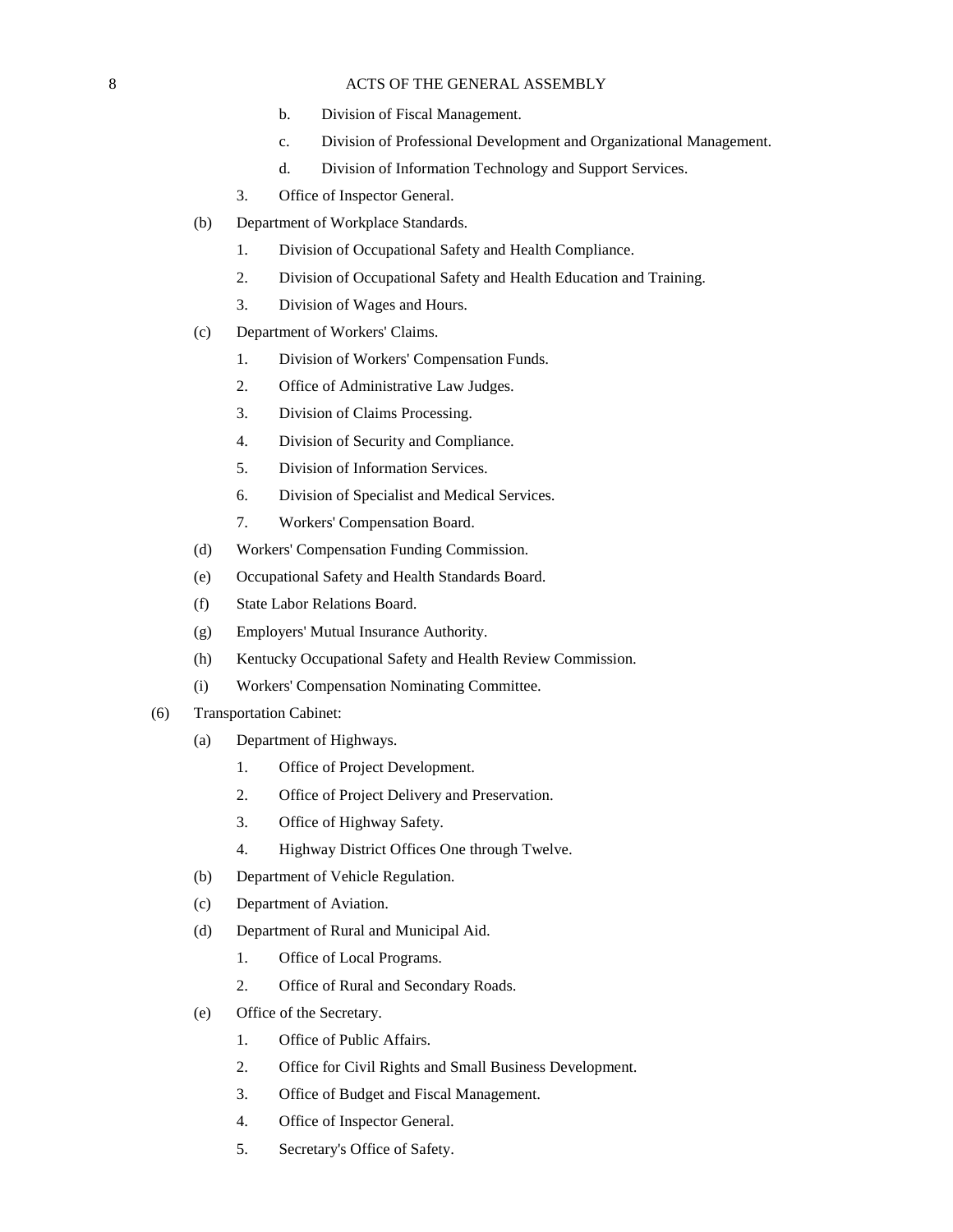- (f) Office of Support Services.
- (g) Office of Transportation Delivery.
- (h) Office of Audits.
- (i) Office of Human Resource Management.
- (j) Office of Information Technology.
- (k) Office of Legal Services.
- (7) Cabinet for Economic Development:
	- (a) Office of the Secretary.
		- 1. Office of Legal Services.
		- 2. Department for Business Development.
		- 3. Department for Financial Services.
			- a. Kentucky Economic Development Finance Authority.
			- b. Finance and Personnel Division.
			- c. IT and Resource Management Division.
			- d. Compliance Division.
			- e. Incentive Administration Division.
			- f. Bluegrass State Skills Corporation.
		- 4. Office of Marketing and Public Affairs.
			- a. Communications Division.
			- b. Graphics Design Division.
		- 5. Office of Workforce, Community Development, and Research.
		- 6. Office of Entrepreneurship and Small Business Innovation.
			- a. Commission on Small Business Innovation and Advocacy.
- (8) Cabinet for Health and Family Services:
	- (a) Office of the Secretary.
		- 1. Office of the Ombudsman and Administrative Review.
		- 2. Office of Public Affairs.
		- 3. Office of Legal Services.
		- 4. Office of Inspector General.
		- 5. Office of Human Resource Management.
		- 6. Office of Finance and Budget.
		- 7. Office of Legislative and Regulatory Affairs.
		- 8. Office of Administrative Services.
		- 9. Office of Application Technology Services.
	- (b) Department for Public Health.
	- (c) Department for Medicaid Services.
	- (d) Department for Behavioral Health, Developmental and Intellectual Disabilities.
	- (e) Department for Aging and Independent Living.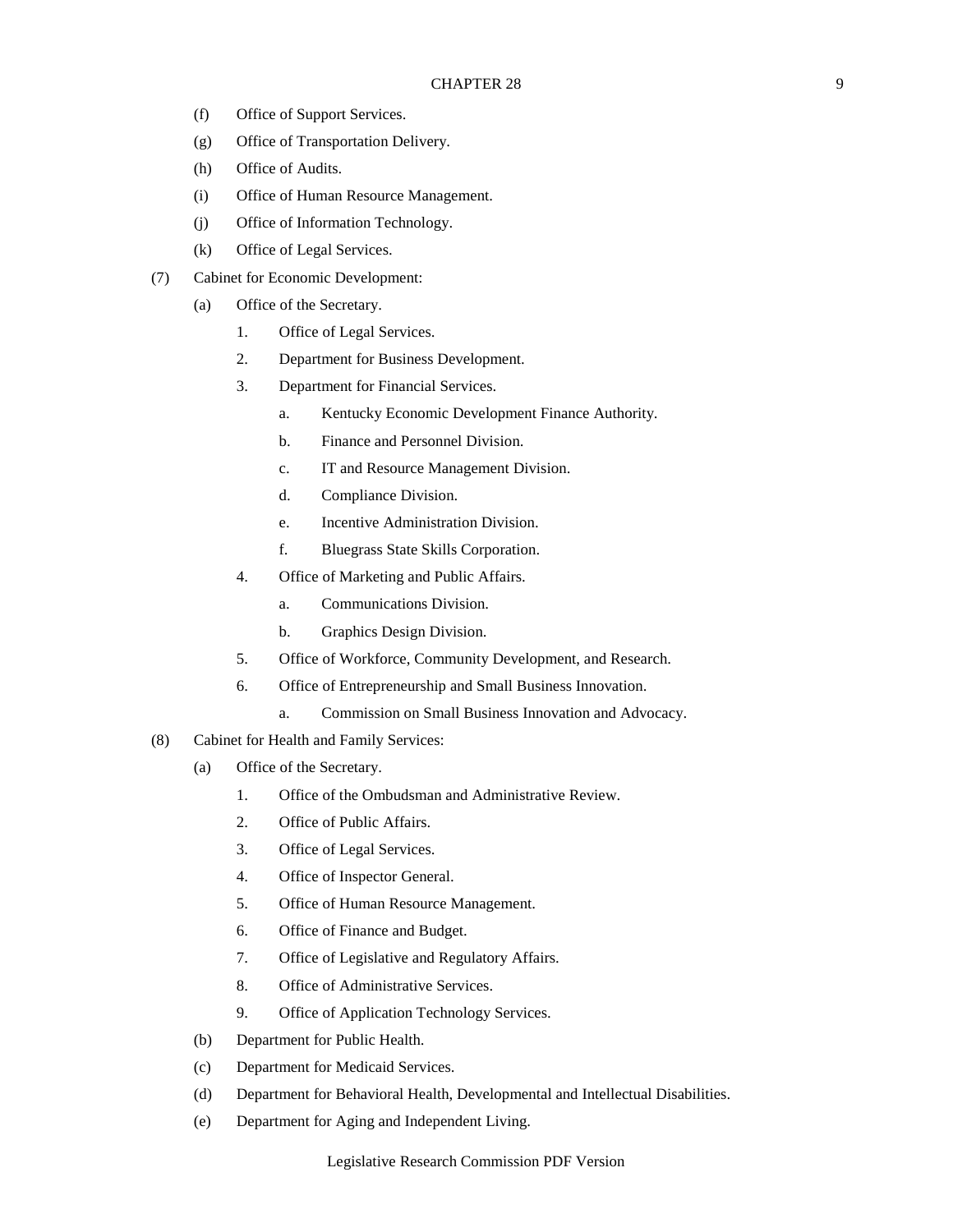- (f) Department for Community Based Services.
- (g) Department for Income Support.
- (h) Department for Family Resource Centers and Volunteer Services.
- (i) Office for Children with Special Health Care Needs.
- (j) Office of Health Data and Analytics.
- (9) Finance and Administration Cabinet:
	- (a) Office of the Secretary.
	- (b) Office of the Inspector General.
	- (c) Office of Legislative and Intergovernmental Affairs.
	- (d) Office of General Counsel.
	- (e) Office of the Controller.
	- (f) Office of Administrative Services.
	- (g) Office of Policy and Audit.
	- (h) Department for Facilities and Support Services.
	- (i) Department of Revenue.
	- (j) Commonwealth Office of Technology.
	- (k) State Property and Buildings Commission.
	- (l) Office of Equal Employment Opportunity and Contract Compliance.
	- (m) Kentucky Employees Retirement Systems.
	- (n) Commonwealth Credit Union.
	- (o) State Investment Commission.
	- (p) Kentucky Housing Corporation.
	- (q) Kentucky Local Correctional Facilities Construction Authority.
	- (r) Kentucky Turnpike Authority.
	- (s) Historic Properties Advisory Commission.
	- (t) Kentucky Higher Education Assistance Authority.
	- (u) Kentucky River Authority.
	- (v) Kentucky Teachers' Retirement System Board of Trustees.
	- (w) Executive Branch Ethics Commission.
- (10) Tourism, Arts and Heritage Cabinet:
	- (a) Kentucky Department of Tourism.
		- 1. Division of Tourism Services.
		- 2. Division of Marketing and Administration.
		- 3. Division of Communications and Promotions.
	- (b) Kentucky Department of Parks.
		- 1. Division of Information Technology.
		- 2. Division of Human Resources.
		- 3. Division of Financial Operations.
		- 4. Division of Facilities Management.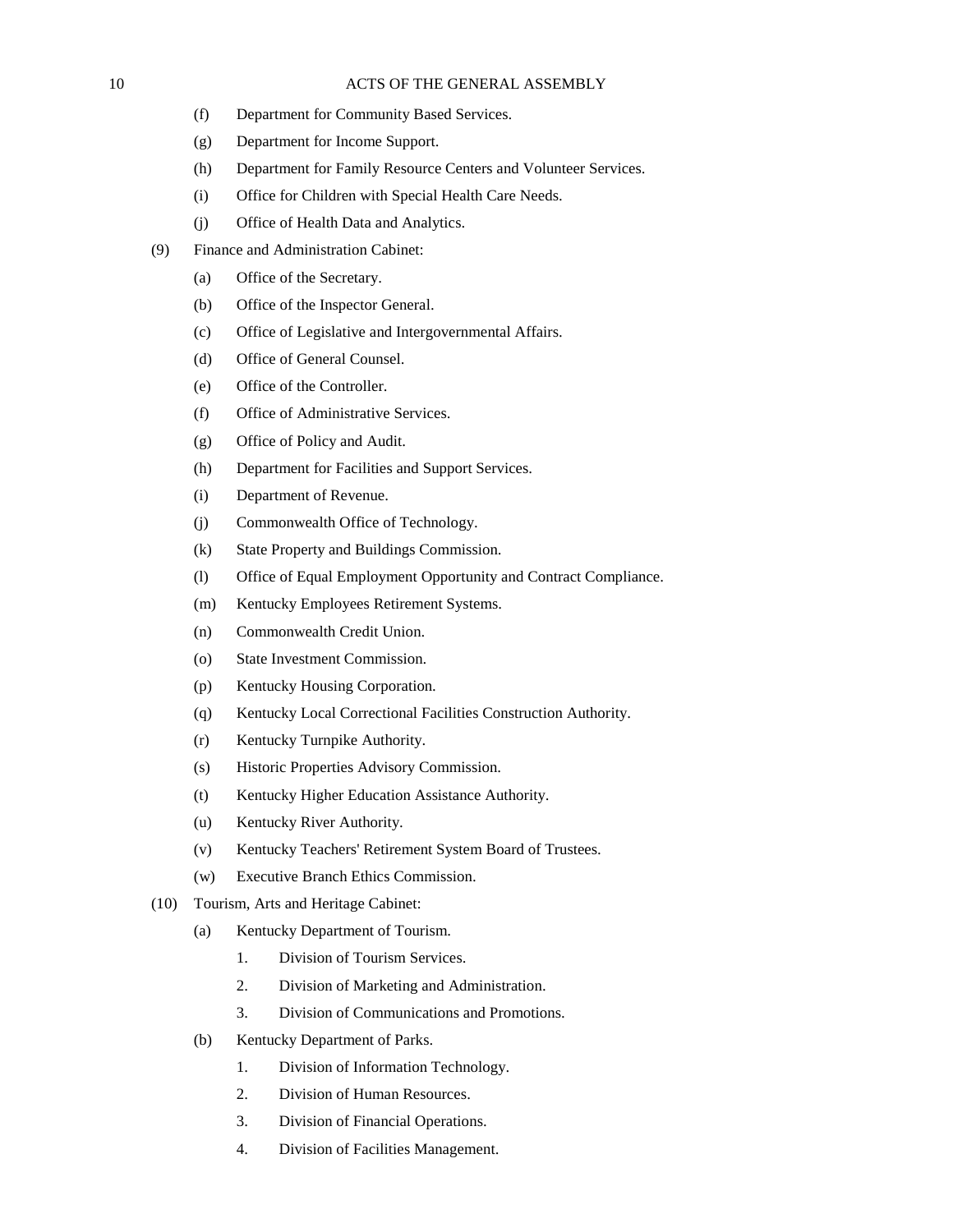- 5. Division of Facilities Maintenance.
- 6. Division of Customer Services.
- 7. Division of Recreation.
- 8. Division of Golf Courses.
- 9. Division of Food Services.
- 10. Division of Rangers.
- 11. Division of Resort Parks.
- 12. Division of Recreational Parks and Historic Sites.
- (c) Department of Fish and Wildlife Resources.
	- 1. Division of Law Enforcement.
	- 2. Division of Administrative Services.
	- 3. Division of Engineering, Infrastructure, and Technology.
	- 4. Division of Fisheries.
	- 5. Division of Information and Education.
	- 6. Division of Wildlife.
	- 7. Division of Marketing.
- (d) Kentucky Horse Park.
	- 1. Division of Support Services.
	- 2. Division of Buildings and Grounds.
	- 3. Division of Operational Services.
- (e) Kentucky State Fair Board.
	- 1. Office of Administrative and Information Technology Services.
	- 2. Office of Human Resources and Access Control.
	- 3. Division of Expositions.
	- 4. Division of Kentucky Exposition Center Operations.
	- 5. Division of Kentucky International Convention Center.
	- 6. Division of Public Relations and Media.
	- 7. Division of Venue Services.
	- 8. Division of Personnel Management and Staff Development.
	- 9. Division of Sales.
	- 10. Division of Security and Traffic Control.
	- 11. Division of Information Technology.
	- 12. Division of the Louisville Arena.
	- 13. Division of Fiscal and Contract Management.
	- 14. Division of Access Control.
- (f) Office of the Secretary.
	- 1. Office of Finance.
	- 2. Office of Government Relations and Administration.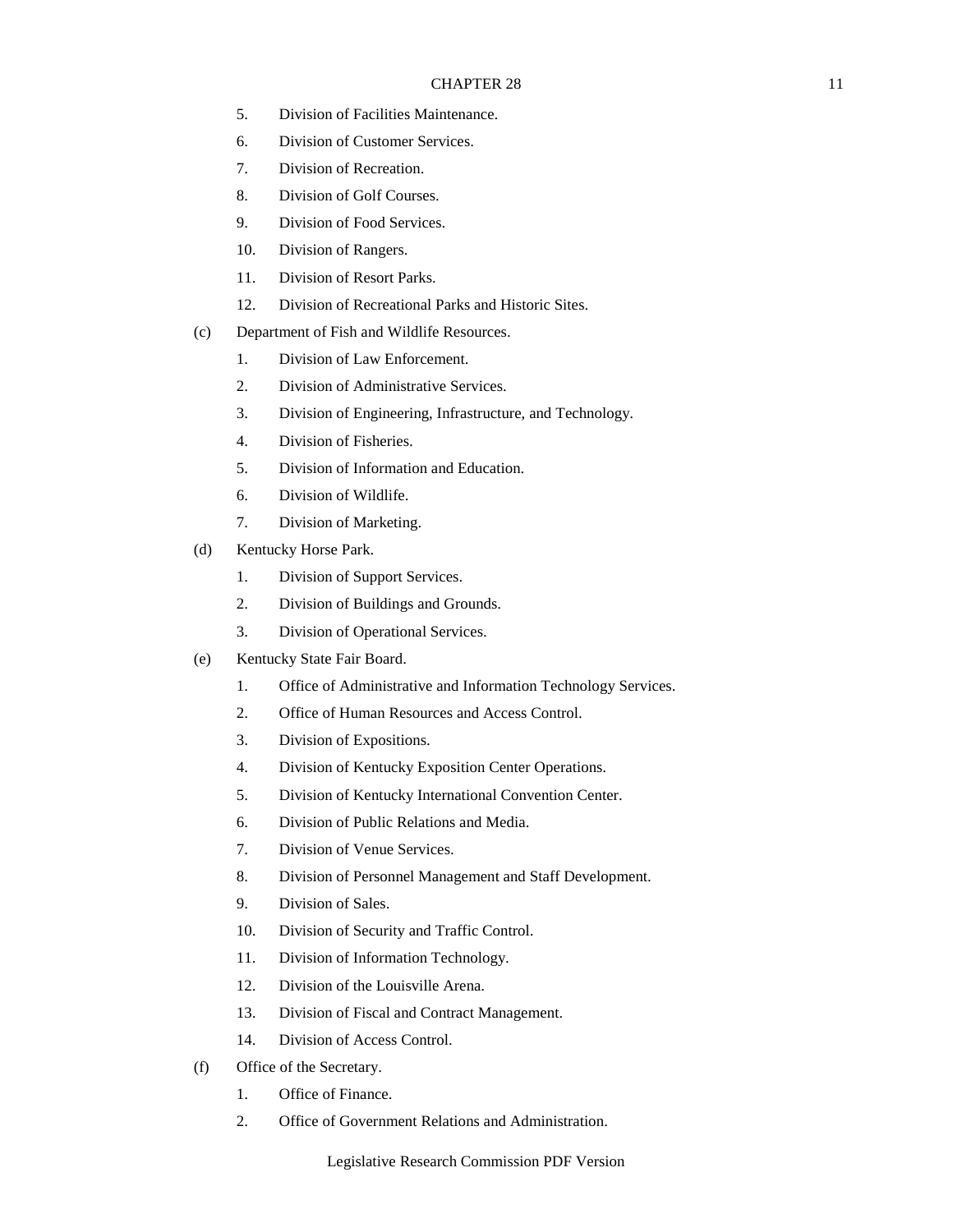- (g) Office of Legal Affairs.
- (h) Office of Human Resources.
- (i) Office of Public Affairs and Constituent Services.
- (j) Office of Arts and Cultural Heritage.
- (k) Kentucky African-American Heritage Commission.
- (l) Kentucky Foundation for the Arts.
- (m) Kentucky Humanities Council.
- (n) Kentucky Heritage Council.
- (o) Kentucky Arts Council.
- (p) Kentucky Historical Society.
	- 1. Division of Museums.
	- 2. Division of Oral History and Educational Outreach.
	- 3. Division of Research and Publications.
	- 4. Division of Administration.
- (q) Kentucky Center for the Arts.
	- 1. Division of Governor's School for the Arts.
- (r) Kentucky Artisans Center at Berea.
- (s) Northern Kentucky Convention Center.
- (t) Eastern Kentucky Exposition Center.
- (11) Personnel Cabinet:
	- (a) Office of the Secretary.
	- (b) Department of Human Resources Administration.
	- (c) Office of Employee Relations.
	- (d) Kentucky Public Employees Deferred Compensation Authority.
	- (e) Office of Administrative Services.
	- (f) Office of Legal Services.
	- (g) Governmental Services Center.
	- (h) Department of Employee Insurance.
	- (i) Office of Diversity, Equality, and Training.
	- (j) Office of Public Affairs.
- III. Other departments headed by appointed officers:
	- (1) Council on Postsecondary Education.
	- (2) Department of Military Affairs.
	- (3) Department for Local Government.
	- (4) Kentucky Commission on Human Rights.
	- (5) Kentucky Commission on Women.
	- (6) Department of Veterans' Affairs.
	- (7) Kentucky Commission on Military Affairs.
	- (8) Office of Minority Empowerment.